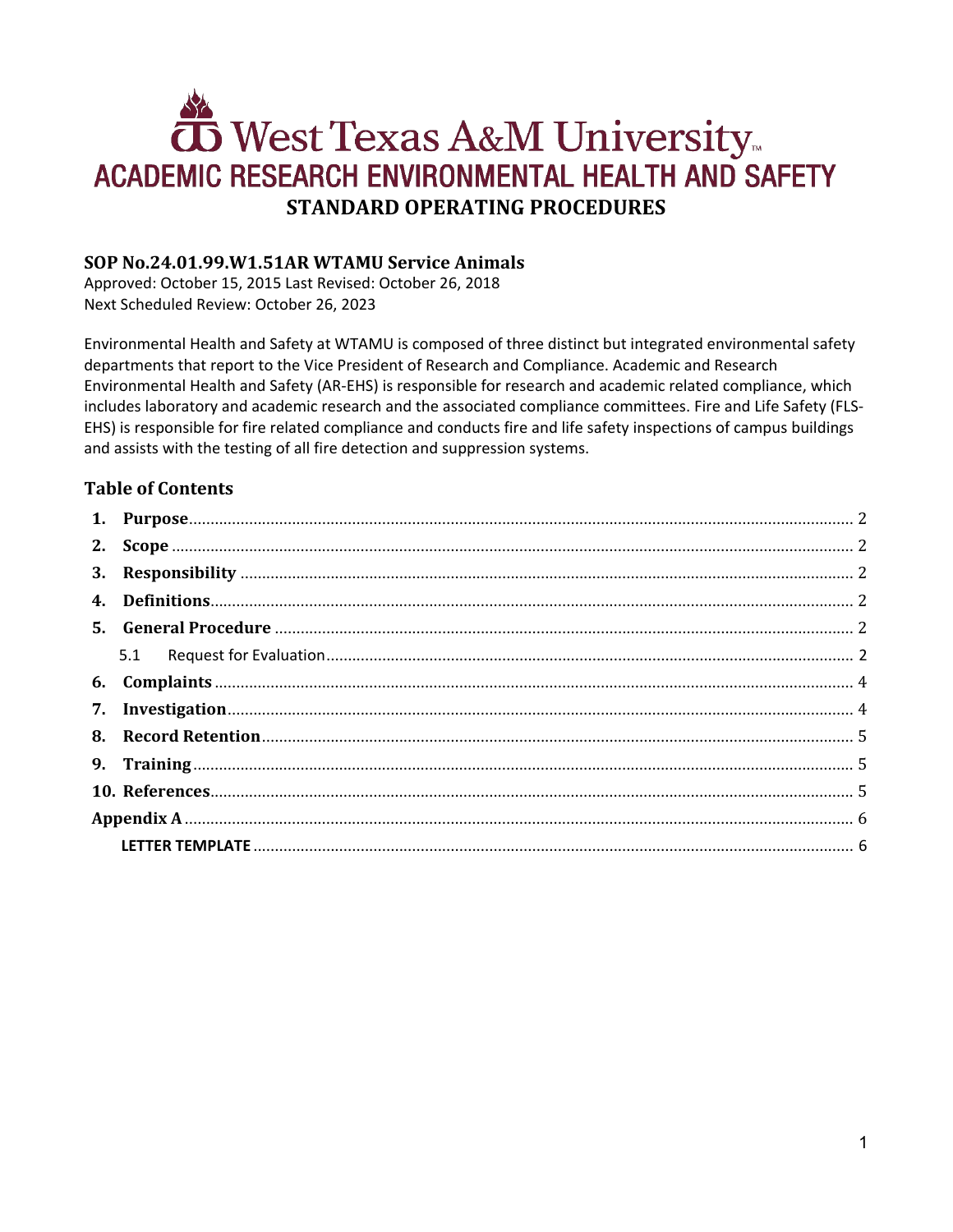## <span id="page-1-0"></span>**1. Purpose**

The purpose of this procedure is to provide guidance for West Texas A&M University (WTAMU) faculty, staff, and students regarding facility access for service animals. WTAMU is committed to providing all students with equal access to a quality education. WTAMU seeks to provide reasonable accommodations for all qualified persons with disabilities. As such, the university will adhere to all applicable federal, state, and local laws, regulations, and guidelines with respect to providing reasonable accommodations as required.

## <span id="page-1-1"></span>**2. Scope**

This procedure applies to all facilities owned or operated by WTAMU. All departments are required to follow the service animals procedures described in this document.

# <span id="page-1-2"></span>**3. Responsibility**

This document applies to all persons accessing facilities owned or operated by WTAMU. All faculty, staff, students, and university visitors and guests must adhere to the procedures outlined in this document.

# <span id="page-1-3"></span>**4. Definitions**

The words and terms in this document shall have the meanings described in Title II of the American with Disabilities Act (ADA) unless the context clearly indicates otherwise.

# <span id="page-1-4"></span>**5. General Procedure**

In accordance with Title II of the ADA, a service animal is allowed to accompany its handler into WTAMU facilities. However, WTAMU is committed to providing a safe learning and working environment that is free from recognized hazards which are likely to cause harm. As such, WTAMU may exclude service animals from certain facilities based upon known and expected health and safety hazards. In the event that a service animal is excluded from a facility, WTAMU will make reasonable accommodations so that the individual with a disability has the opportunity to access the facility without the service animal. Service animal exclusions are reviewed on a case by case basis as outlined in Section 5.1 of this procedure.

## <span id="page-1-5"></span>5.1 Request for Evaluation

All WTAMU teaching and research laboratories require an evaluation prior to allowing service animal access. Any WTAMU faculty, staff, or student may initiate a facility evaluation for a service animal or a service animal in training.

a) To initiate a facility evaluation, **contact Environmental Health and Safety(EHS) at 651-2270 or 651-2740**.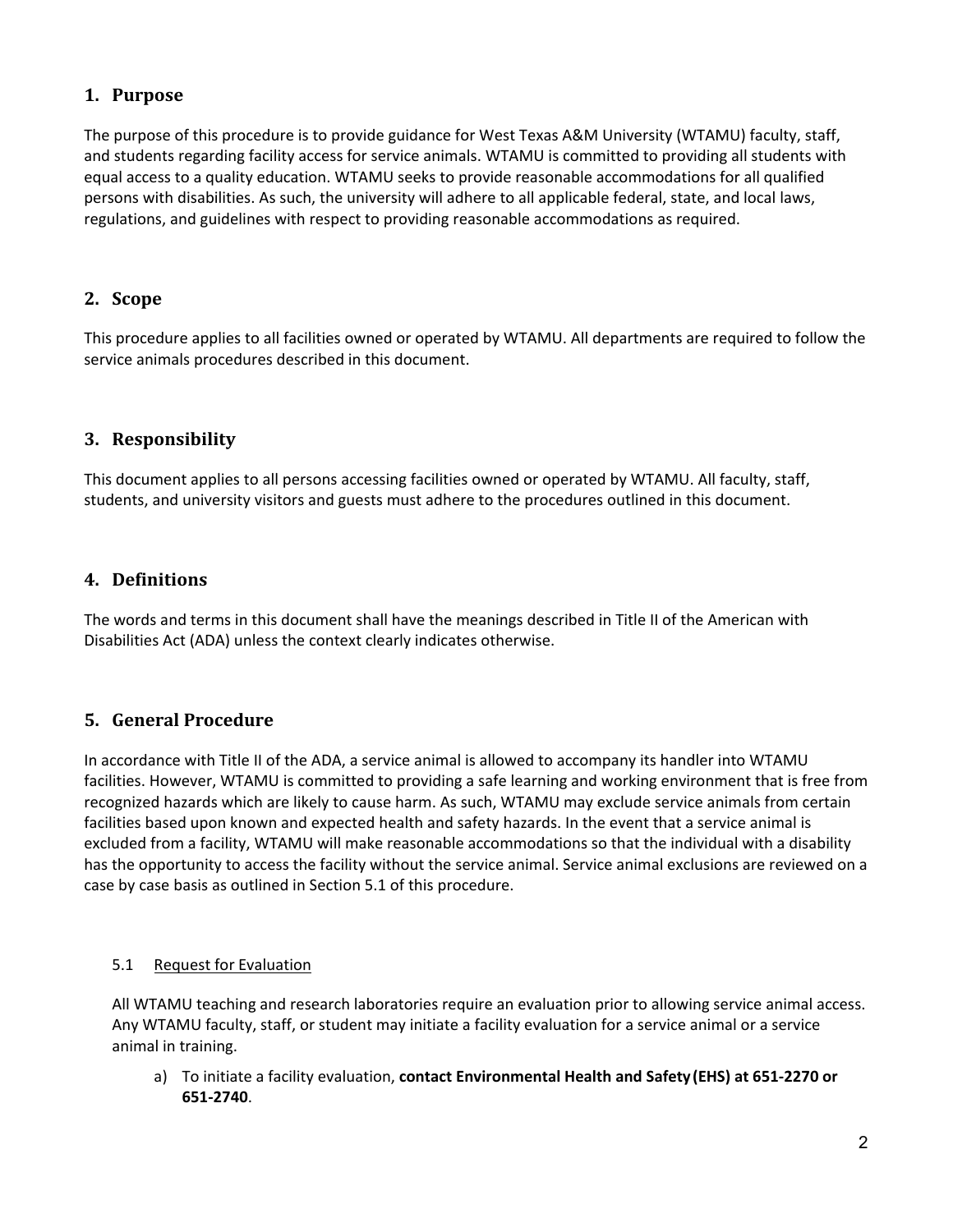- b) EHS may ask two questions:
	- 1. Is the service animal required because of a disability?
	- 2. What task(s) or work related to the disability has the service animal been trained to carry out?
- c) EHS will schedule a meeting that must include at a minimum:
	- 1. The person with a disability;
	- 2. The primary investigator or lab manager of the facility being evaluated; and
	- 3. EHS.
- d) During the meeting required under 5.1.c, the following items must be identified and discussed with the person with a disability:
	- 1. The known and expected health and safety hazards of the facility being evaluated. Personnel must consider all students and instructors who will simultaneously occupy the facility, as well as the person with a disability and the service animal. Factors to consider include:
		- > Chemical hazards
			- Heavier than air gasses and vapors;
			- Corrosives;
			- Flammables;
			- Explosives; and
			- Poisons.

**IMPORTANT:** *Animals bathe with their mouths. The risk of chemical ingestion is greater than that of humans.*

#### $\triangleright$  Physical hazards

- **Mechanical** 
	- Broken glass on the floor
	- High speed equipment
	- Falling objects
- Thermal
- **Electrical**
- Vibration
- Noise
- Heights
- Pressure
- $\triangleright$  Radiological hazards
- $\triangleright$  Biological hazards
- $\triangleright$  Facility design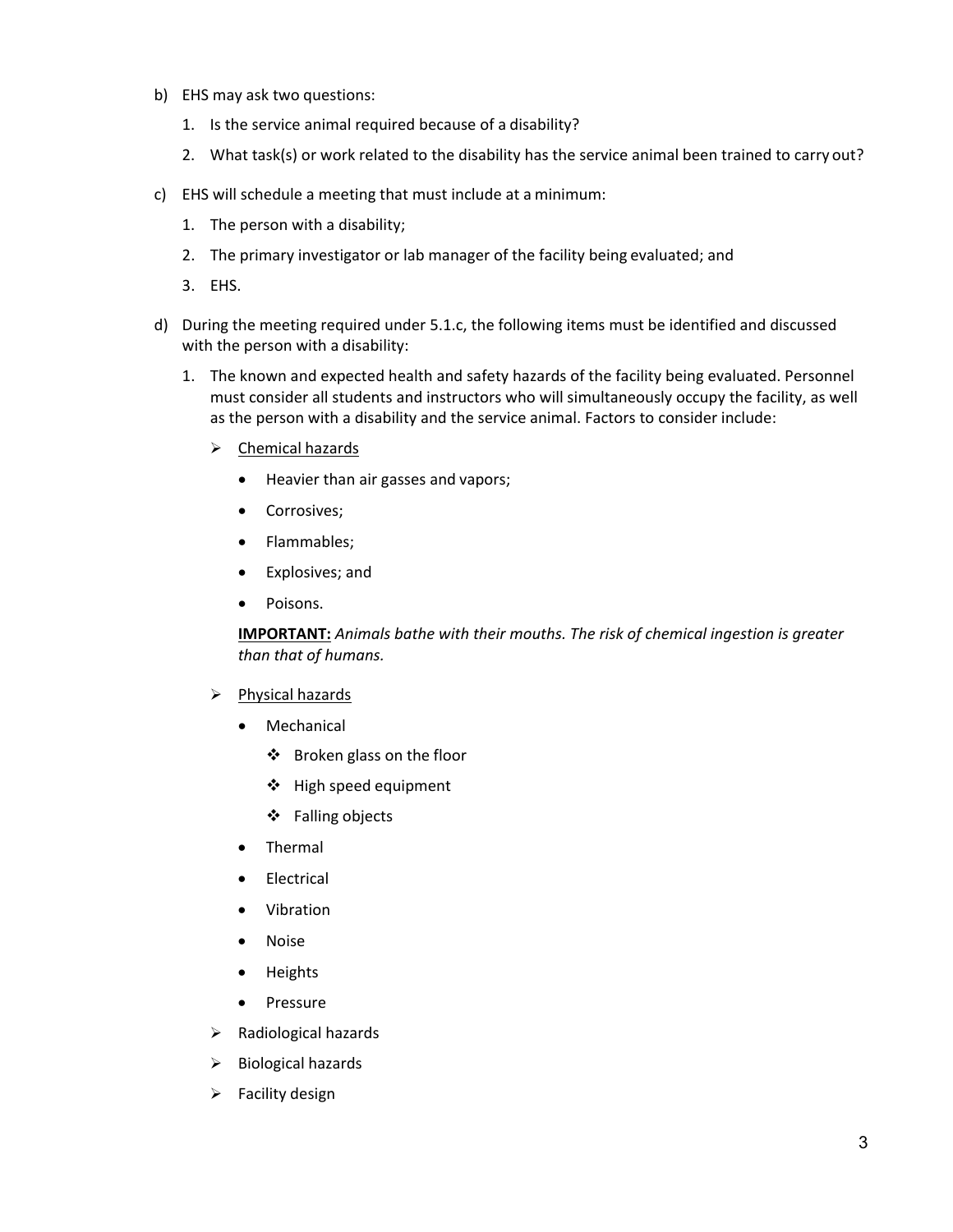- $\triangleright$  Emergency procedures
	- Building evacuation
	- Shelter in place
	- Actions to take in the event that the person with a disability becomes incapacitated or unresponsive
		- $\cdot \cdot$  It is recommended (not required) that the person with a disability registers with Student Disability Services so that emergency contact information is readily accessible. Employees may contact HR.
- 2. Reasonable accommodations that could be made to allow serviceanimal access.
	- $\triangleright$  Responsible parties, typically the student or employee with the disability, need to provide necessary items, such as:
		- Personal Protective Equipment for the service animal:
			- ❖ Paw protection
			- ❖ Skin protection
			- Eye protection
		- Physical barriers:
			- ❖ Mats
			- Shields
- e) If the health and safety hazards can be reduced to acceptable levels through reasonable accommodations and the person with a disability accepts both the accommodations and the remaining level of risk, a formal letter shall bedrafted which outlines the items discussed under 5.1.d. of this procedure.
	- **The letter must be signed by the person with a disability, the PI,and EHS.**
	- $\triangleright$  See **Appendix A** for the letter template.

## <span id="page-3-0"></span>**6. Complaints**

Individuals who wish to file a complaint regarding a department or member of the WTAMU community regarding service animal access should make every effort to resolve the issue. Students should attempt an informal resolution by interacting directly with the individual(s) involved or with the first-line supervisor of the individual, department, or office. If satisfactory resolutions are not reached through this informal interaction, students should go to disability services and employees to HR for resolution.

## <span id="page-3-1"></span>**7. Investigation**

This SOP is effective upon the date of approval and is subject to periodic review and revision.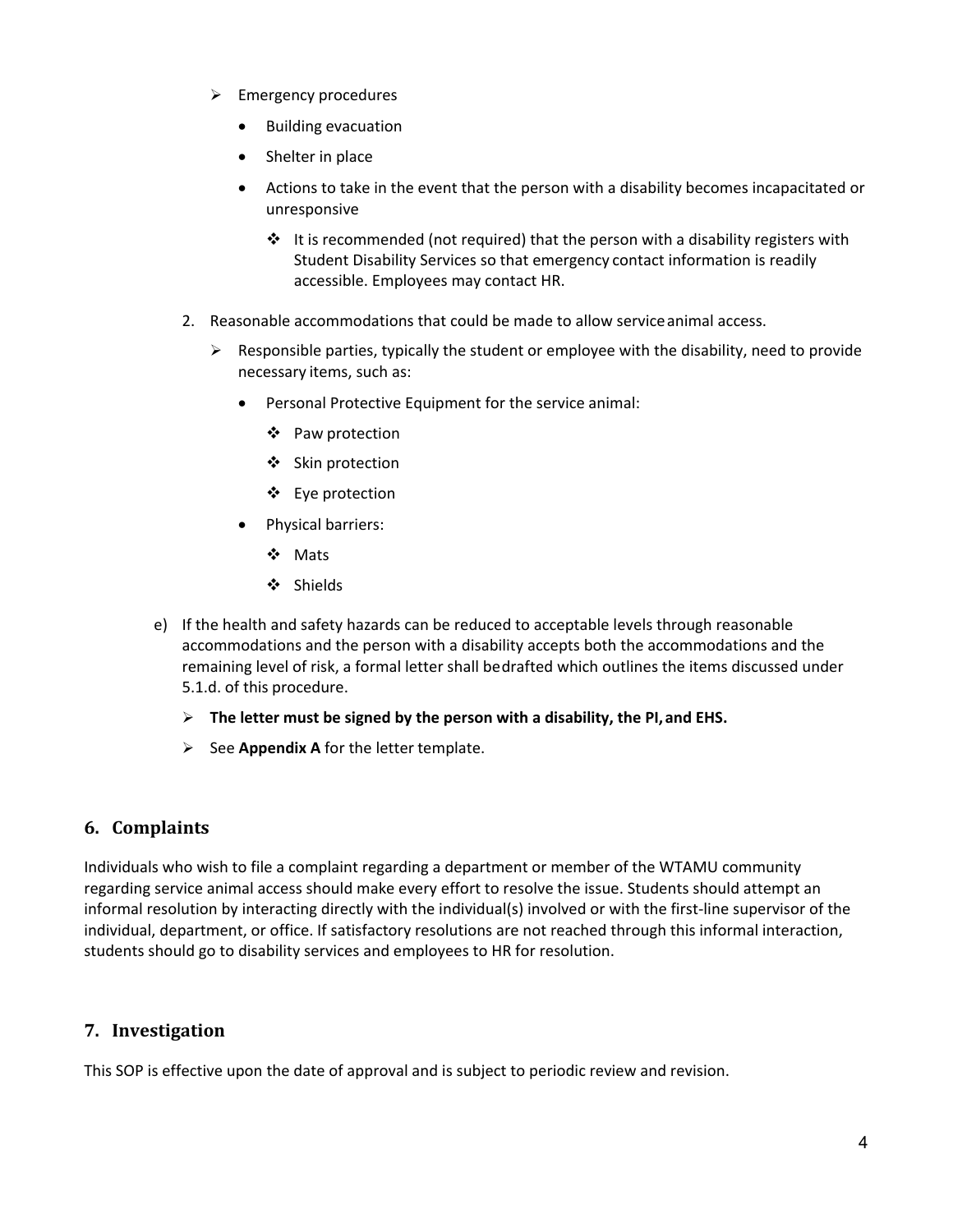# <span id="page-4-0"></span>**8. Record Retention**

No official state records may be destroyed without permission from the [Texas](http://www.statutes.legis.state.tx.us/?link=GV) State Library as outlined in Texas [Government Code, Section 441.187](http://www.statutes.legis.state.tx.us/?link=GV) and 13 Texas [Administrative Code, Title 13, Part 1, Chapter 6, Subchapter A,](https://www.wtamu.edu/webres/File/Risk%20Management/System-Records-Retention-Schedule.pdf)  [Rule 6.7.](https://www.wtamu.edu/webres/File/Risk%20Management/System-Records-Retention-Schedule.pdf) The Texas State Library certifies Agency retention schedules as a means of granting permission to destroy official state records.

West Texas A&M University Records Retention Schedule is certified by the Texas State Library and Archives Commission. West Texas A&M University Environmental Health and Safety will follow [Texas A&M University](https://www.wtamu.edu/webres/File/Risk%20Management/System-Records-Retention-Schedule.pdf)  [Records Retention Schedule](https://www.wtamu.edu/webres/File/Risk%20Management/System-Records-Retention-Schedule.pdf) as stated in the Standard Operating Procedure [61.99.01.W0.01 Records](http://www.wtamu.edu/webres/File/Risk%20Management/61.99.01.W0.01_PROCEDURE_Records%20Management_FINAL%20SIGNED.pdf)  [Management.](http://www.wtamu.edu/webres/File/Risk%20Management/61.99.01.W0.01_PROCEDURE_Records%20Management_FINAL%20SIGNED.pdf) All official state records (paper, microform, electronic, or any other media) must be retained for the minimum period designated.

## <span id="page-4-1"></span>**9. Training**

West Texas A&M University Environmental Health and Safety will follow the Texas A&M University System Polic[y 33.05.02 Required Employee Training.](http://policies.tamus.edu/33-05-02.pdf) Staff and faculty whose required training is delinquent more than 90 days will have their access to the Internet terminated until all trainings are completed. Only Blackboard and Single Sign- on will be accessible. Internet access will be restored once training has been completed. Student workers whose required training is delinquent more than 90 days will need to be terminated by their manager through Student Employment.

## <span id="page-4-2"></span>**10.References**

28 CFR Part 35, Subpart A

**Contact Office** WTAMU Environmental Health and Safety (806) 651-2270